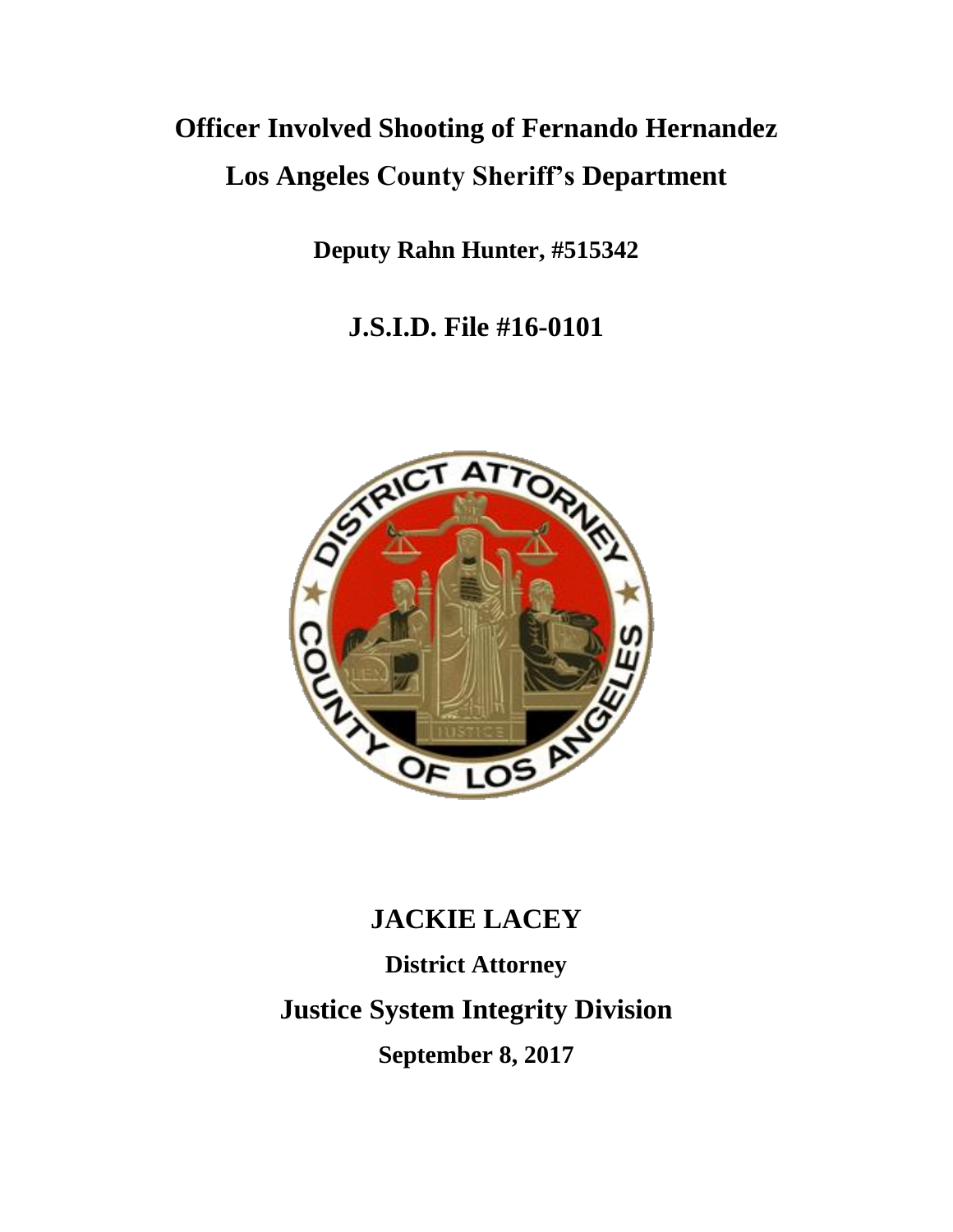#### **MEMORANDUM**

| TO:             | <b>CAPTAIN CHRISTOPHER BERGNER</b><br>Los Angeles County Sheriff's Department<br>Homicide Bureau<br>1 Cupania Circle<br>Monterey Park, California 91755 |
|-----------------|---------------------------------------------------------------------------------------------------------------------------------------------------------|
| FROM:           | <b>JUSTICE SYSTEM INTEGRITY DIVISION</b><br>Los Angeles County District Attorney's Office                                                               |
| <b>SUBJECT:</b> | <b>Officer Involved Shooting of Fernando Hernandez</b><br>J.S.I.D. File #16-0101<br>L.A.S.D. File #016-01965-0399-055                                   |
| ATE:            | September 8, 2017                                                                                                                                       |

The Justice System Integrity Division of the Los Angeles County District Attorney's Office has completed its review of the March 4, 2016, non-fatal shooting of Fernando Hernandez by Los Angeles County Sheriff's Department (LASD) Deputy Rahn Hunter. It is our conclusion that Deputy Hunter acted in lawful self-defense and defense of others.

The District Attorney's Command Center was notified of the shooting on March 4, 2016, at approximately 4:55 p.m. The District Attorney Response Team responded and was given a briefing and a walk-through of the scene.

The following analysis is based on reports submitted to this office by LASD Homicide Bureau Detectives Adam Kirste and Robert Gray. Deputy Hunter provided a voluntary statement which was considered as part of this analysis.

## **FACTUAL ANALYSIS**

On March 4, 2016, at approximately 3:20 p.m., Deputies Rahn Hunter and Daniel Gonzalez were working uniformed patrol in a marked black and white police vehicle. The deputies were exiting a motel parking lot after conducting a patrol check when they observed Fernando Hernandez walking westbound on the south sidewalk of Century Boulevard in the City of Inglewood.

#### Statement of Deputy Rahn Hunter

The area is known to Hunter for having a high volume of drug trafficking, gang activity and violent crimes. Hernandez wore baggy clothing, had a tattoo over his eye and a red bandana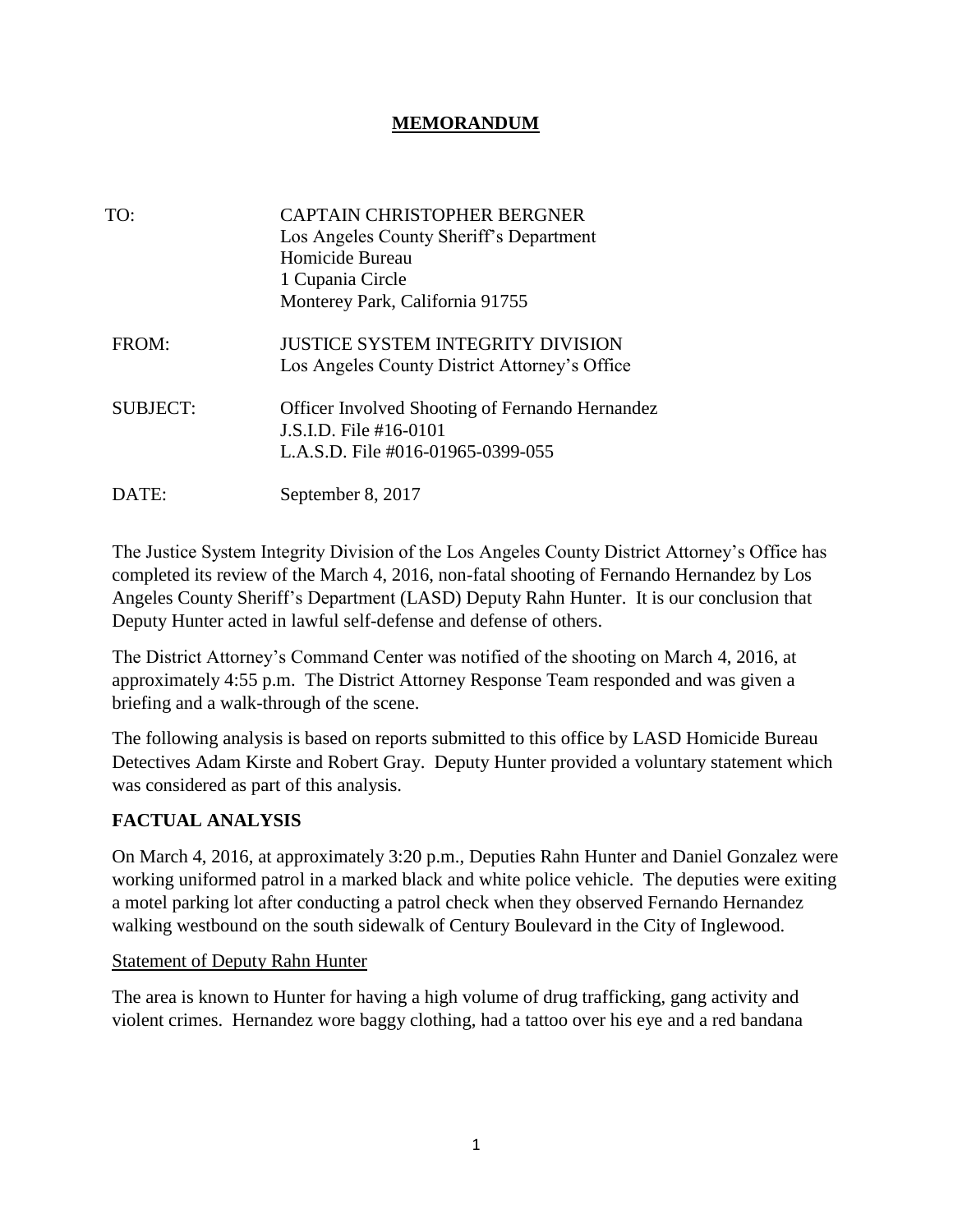hanging from his right front pants pocket.<sup>1</sup> Hunter also observed a bulge near Hernandez' right front pants pocket. Based on the high crime location, his suspicion that Hernandez belonged to a gang and the bulge beneath his clothing, Hunter believed that Hernandez was in possession of a weapon. Hunter and Gonzalez decided to contact Hernandez to determine whether or not he was armed.

Hunter made a U-turn and stopped the patrol car on the south curb facing eastbound. Gonzalez exited the patrol car and contacted Hernandez, as Hunter placed the vehicle into park and turned on the overhead lights. Hunter exited the patrol car and observed Hernandez fleeing westbound on the south sidewalk, followed by Gonzalez. As Hunter gave chase, he heard Gonzalez yell, "Gun!" Hunter drew his service weapon, passed Gonzalez and took the lead in the pursuit.<sup>2</sup> At that time, Hernandez placed his hand near the bulge on his right side. Hunter was uncertain whether Hernandez was trying to hold the weapon in place, attempting to discard it or preparing to use the firearm against him and his partner. Hernandez then ran into a commercial plaza at the southeast corner of Century Boulevard and Hawthorne Boulevard.<sup>3</sup>



Google image of the Century Boulevard entrance into the shopping plaza looking southbound.

<sup>1</sup> Based on Hunter's training and experience, a red bandana is a symbol used by members of the Bloods, a criminal street gang. Though the Bloods are a predominantly black gang, they also have Hispanic gang members. Due to the baggy clothing, tattoo, bandana and location, Hunter suspected that Hernandez was a gang member.

<sup>2</sup> Surveillance video taken from a car rental agency on Century Boulevard showed that approximately 27 seconds elapsed between the time Hunter made the U-turn and when he passed Gonzalez during the pursuit.

<sup>&</sup>lt;sup>3</sup> The first business along the east side of the plaza is a Burger King, followed by the drive thru lane entrance. On the other side of the drive thru is a beauty supply shop, a Boost Mobile and a fish market. The corner shop is a laundromat. The businesses along the south side of the plaza are a tax preparation business, an insurance office, a Chinese restaurant and a check cashing place.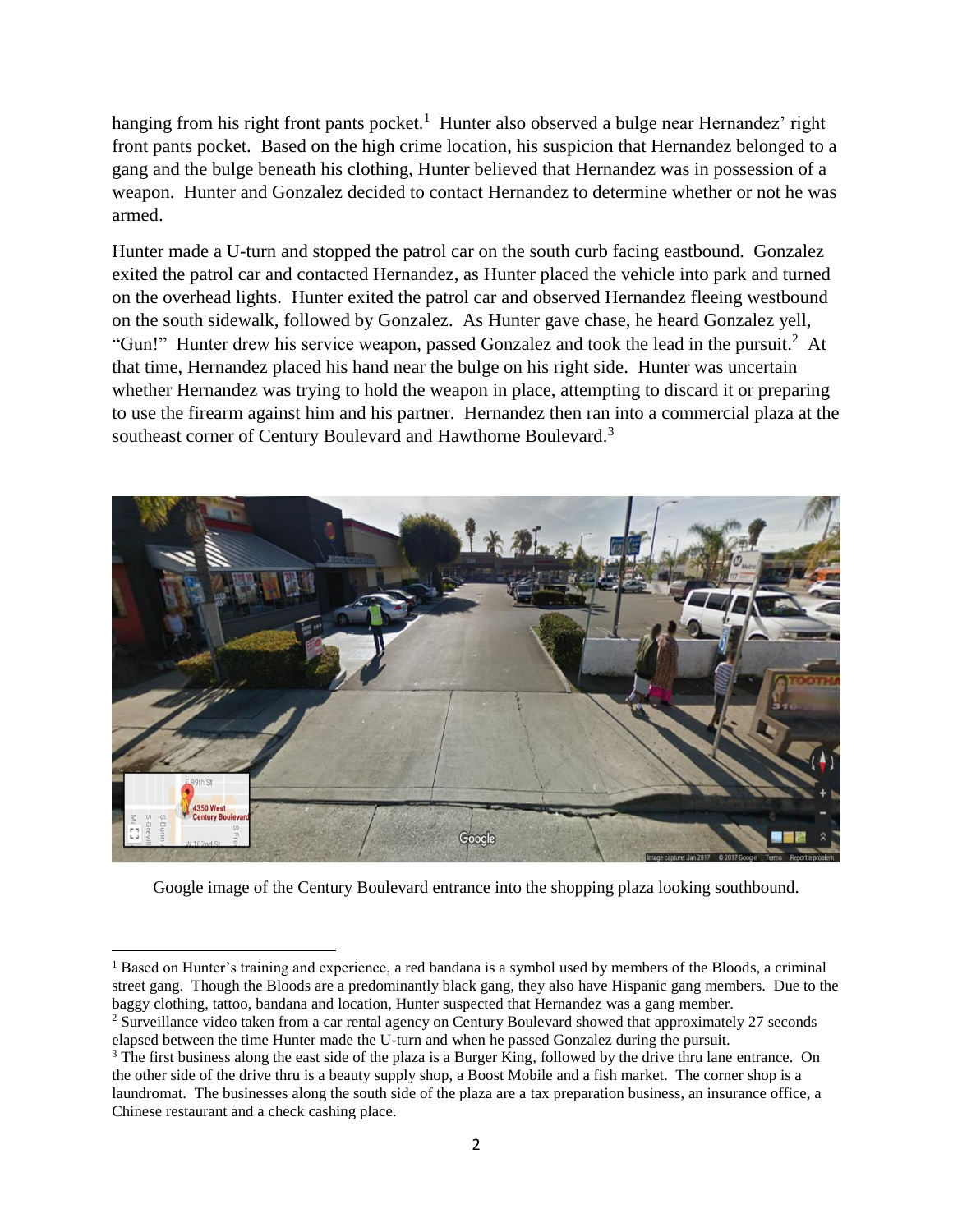

Google image of the Hawthorne Boulevard exit on the southwest side of the plaza.

Hernandez ran south through the parking lot and removed a revolver from his right waistband area causing the red bandana to fall to the ground.<sup>4</sup> Instead of tossing the firearm, Hernandez maintained possession of it in his right hand. As Hunter followed Hernandez through the parking lot, Hernandez looked back toward Hunter. Hunter believed that Hernandez was attempting to acquire him as a target and fired his service weapon five to seven times at Hernandez.<sup>5</sup> In that moment, Hunter feared that Hernandez was going to turn around and shoot at him or fire at him over his shoulder. Hunter feared that Hernandez would make a "lucky shot" and kill him. Hunter also feared for the safety of Gonzalez as well as the citizens who were at the shopping center. After Hunter fired at Hernandez, Hernandez dropped the revolver, came to a stop and surrendered.

#### Statement of Deputy Daniel Gonzalez

Gonzalez called out to Hernandez after Hunter stopped the patrol car on the south side of Century Boulevard. Initially, Hernandez looked toward their vehicle and appeared startled. Hernandez then pretended that he did not see the deputies. At that time, Gonzalez noticed a bulge near Hernandez' right front waistband and pocket area. He also noted that Hernandez was wearing baggy clothing and had a tattoo on his face. Due to Hernandez' appearance, the fact that they were in an area where he had made multiple arrests for weapon charges and because the location experienced a high volume of gang activity, Gonzalez suspected that the bulge was a firearm. Gonzalez decided to conduct a pat down search of Hernandez for weapons.

Gonzalez exited the patrol car and said, "Hey dude. Come on. Let me talk to you for a second." Hernandez dropped his right hand toward the bulge area and Gonzalez immediately reached for Hernandez' right hand. Hernandez then turned and fled westbound. Gonzalez followed him yelling "Stop!" multiple times. Hernandez ignored his commands. Hernandez began to manipulate his right waistband area as if he was trying to retrieve something. Gonzalez observed

<sup>&</sup>lt;sup>4</sup> The red bandana was recovered in a parking space in front of the Burger King.

<sup>&</sup>lt;sup>5</sup> An examination of Hunter's service weapon determined that he fired seven times.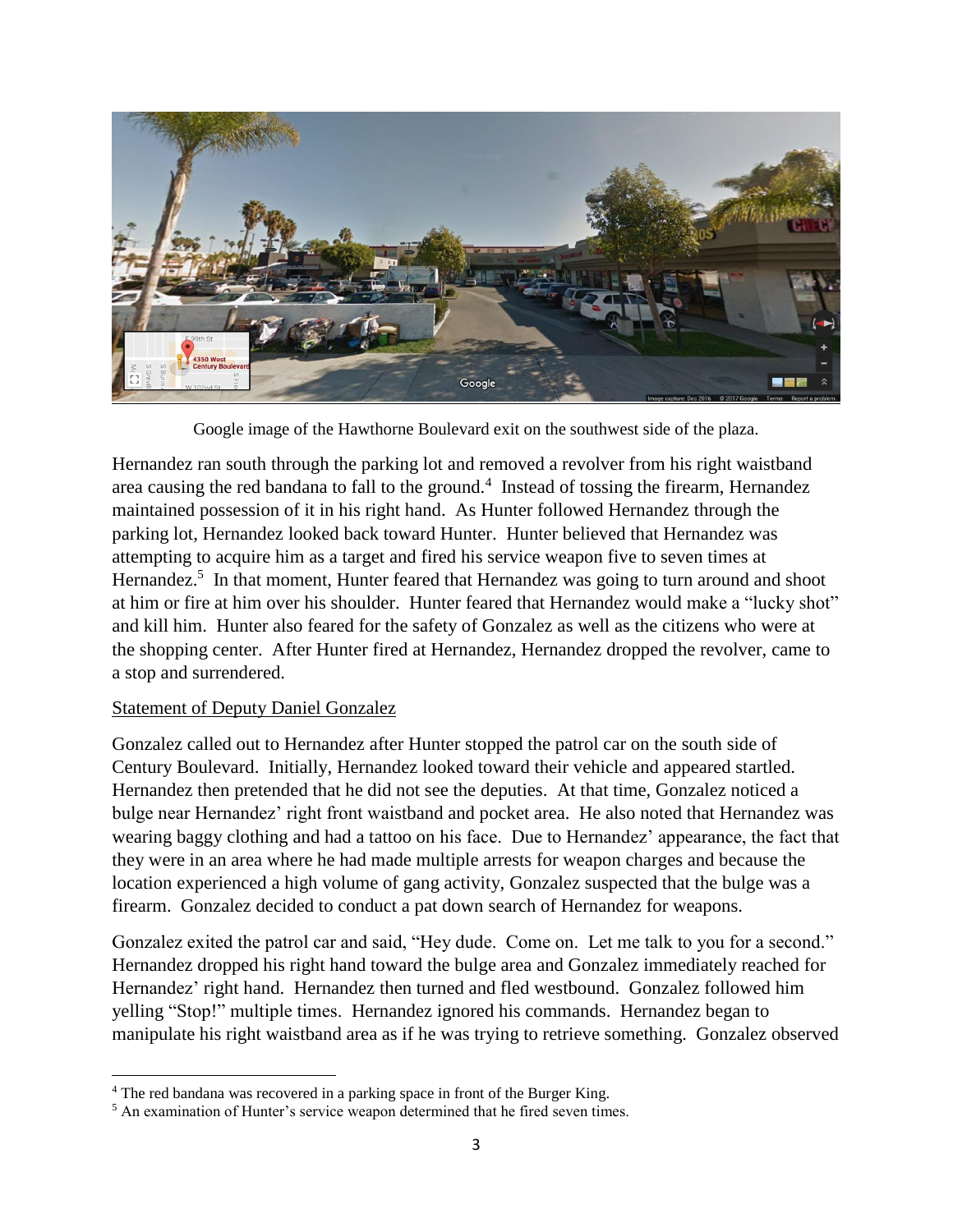what appeared to be black metal at his waist area and believed that it was a gun. Gonzalez yelled, "Gun!" to warn Hunter, who was behind him. Several businesses before reaching the corner plaza, Hunter passed Gonzalez.

Hunter chased Hernandez around the corner into the shopping plaza and along the pedestrian walkway in front of the Burger King. Hernandez' right hand was still at his waist. Gonzalez decided to flank Hernandez to the right (west) to cut off his escape route onto Hawthorne Boulevard. Gonzalez lost sight of Hernandez, but could still see the back of Hunter. While running through the parking lot, Gonzalez heard approximately five gunshots. Gonzalez then saw Hunter pointing his service weapon at Hernandez, who was on the ground and out of view. As he approached Hunter, Gonzalez observed Hernandez on his hands and knees on the south side of the parking lot. A firearm was lying on the ground next to Hernandez and he was bleeding from his left side. Gonzalez broadcast a request for additional deputies and a rescue ambulance. Hunter and Gonzalez held Hernandez at gunpoint until responding deputies arrived at the scene and took him into custody.

#### Civilian Witnesses

There were numerous witnesses at the shopping plaza who heard the gunshots, but did not see the shooting. Several witnesses observed Hunter firing his service weapon, but did not see Hernandez in possession of a firearm. Three witnesses observed Hernandez with a handgun prior to the shooting.

Nasier J. was standing outside the Chinese restaurant on the south side of the plaza. Nasier J. observed Hernandez running southbound through the parking lot from Century Boulevard. Hernandez was gripping a black revolver by the handle with the barrel pointed to the ground.<sup>6</sup> Hunter and Gonzalez were five to ten feet behind Hernandez, chasing him. Nasier J. heard six gunshots as Hernandez veered right heading toward the Hawthorne Boulevard exit on the south side of the plaza. Nasier J. saw Hunter firing his service weapon. Nasier J. believed that Gonzalez also fired, however, he did not personally see him shoot his weapon. Hernandez ran for a short distance after being shot, dropped his weapon then knelt down on the ground. Initially, Nasier J. stated that Hernandez did not look back toward the deputies until after he was shot. Nasier J. then clarified that Hernandez looked back toward the deputies after they started firing. Hernandez turned back around and kept running until he realized he was shot then dropped the revolver.

Martin L. was walking south across the Burger King drive thru lane when he observed Hernandez running in his direction, holding a gun down by his side. Hunter and Gonzalez were 15 to 20 feet behind Hernandez and had their service weapons drawn. Both deputies fired at Hernandez. Hernandez went to the ground.

Lisa T. was sitting in her car parked in front of Boost Mobile, facing east. Lisa T. was looking to her left when she observed Hernandez running south from the Burger King. She did not see any

 $6$  During a brief interview at the scene, Nasier J. stated Hernandez held the gun in his right hand. During the formal interview with investigators at the station, Nasier J. was uncertain in which hand Hernandez held the weapon.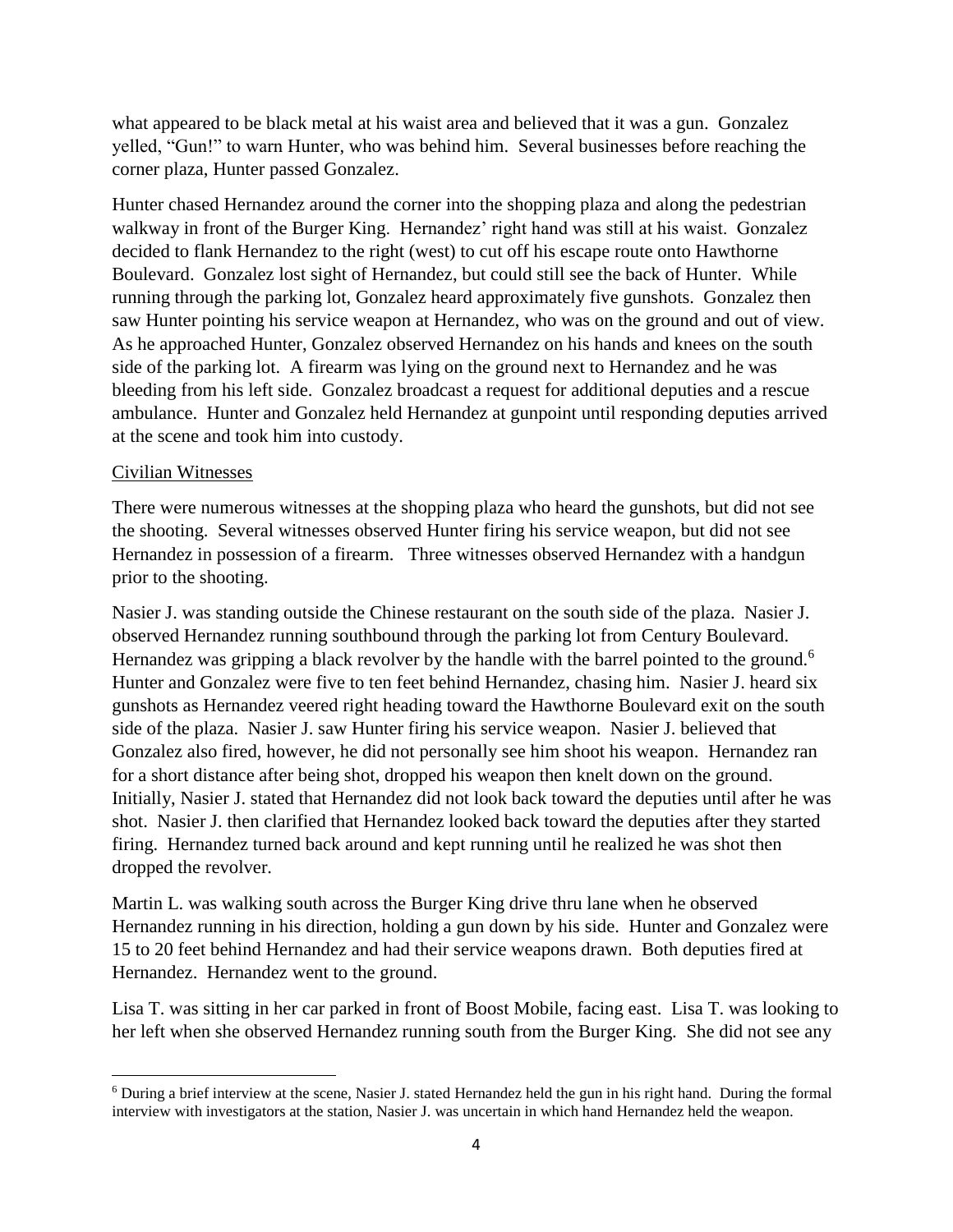deputies at that time. Hernandez was holding a partially exposed revolver in his pants pocket. It appeared to Lisa T. that Hernandez was holding up his pants while running. Lisa T. heard four gunshots as Hernandez ran behind her car. She did not see who fired. Lisa T. looked to her right and saw Hernandez drop the revolver to the ground. At that time, she observed Hunter and Gonzalez with Hernandez.

Deanna P. was parking her car in front of the check cashing business next to the Chinese restaurant when she observed Hernandez running south through the parking lot. She then heard four to five gunshots. Deanna P. looked to her right and observed Hunter and Gonzalez pointing their service weapons at Hernandez, ordering him to raise his hands. On the ground next to Hernandez was a firearm. Similarly, Dorion W. was inside Boost Mobile and heard four to five gunshots. Dorion W. looked outside and observed Hernandez on the ground and a revolver near one of the deputy's feet.

#### Hernandez Injury

Hernandez was transported to Harbor-UCLA Medical Center where he was treated for a through and through gunshot wound to his left side just below his ribcage.

#### Laundromat Surveillance Video

The laundromat has two surveillance cameras that captured portions of the officer involved shooting. One of the cameras faces north and captures the corner of the parking lot in front of the fish market and laundromat. It does not capture any part of the parking lot in front of the Burger King, the beauty supply store or Boost Mobile. The second camera faces west toward the Hawthorne Boulevard parking lot exit.

The north facing camera first shows Hernandez as he runs behind a car parked in front of Boost Mobile. Hunter is approximately six feet behind Hernandez with his service weapon pointed at him. Seconds later they run out of view. Due to the distance from the camera and the quality of the video, it is difficult to determine whether Hernandez turns back toward Hunter during the few seconds captured on the video.

In the video from the west facing camera, a puff of dust can be seen flying up from the ground, consistent with a bullet striking the pavement, before Hernandez and Hunter come into view. Hernandez is then seen running west toward the Hawthorne Boulevard exit. A second gunshot strikes the pavement as Hunter comes into view with his service weapon pointed at Hernandez. At the same time, Hernandez drops a gun which slides out of view near cars parked on the south side of the lot. As the gun falls to the ground and slides out of view, two more gunshots can be seen striking the ground. Hernandez runs for another eight to nine steps then comes to a stop. Hernandez turns toward Hunter and raises his hands above his head. Five seconds elapsed between the time the first puff of dust is seen on the video until Hernandez turns and raises his hands. It does not appear that Hernandez turned back toward Hunter on the video captured by this camera. Hunter holds Hernandez at gunpoint and gestures toward the ground. Hernandez goes to his hands and knees on the ground as Gonzalez comes into view.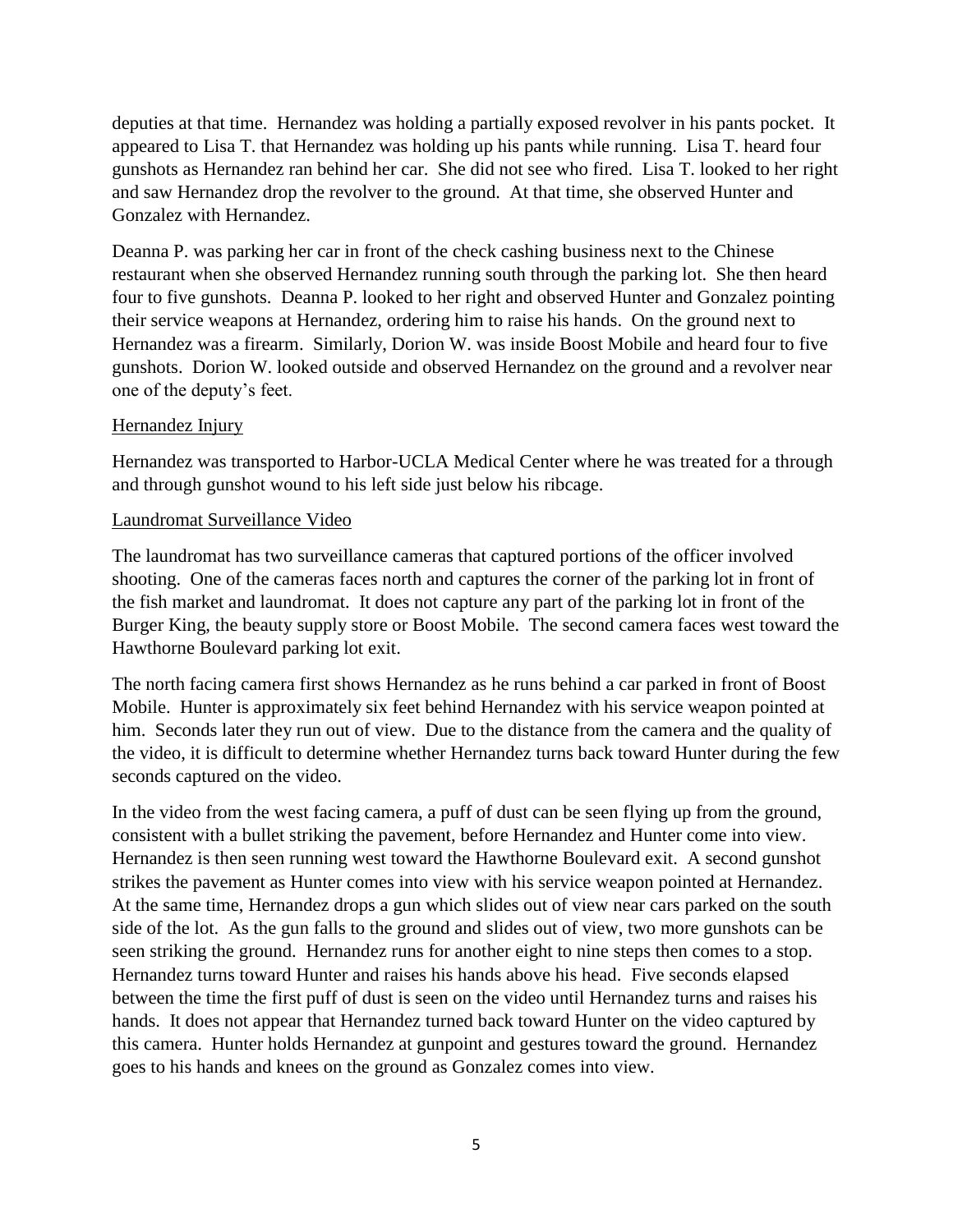#### Recovered Firearm

A black Ruger .22 caliber revolver loaded with three unfired rounds was recovered behind a car parked in front of the Chinese restaurant.

#### Recovered Narcotics

On March 4, 2017, hospital personnel at Harbor-UCLA Medical center provided deputies with Hernandez' clothing. Six white bindles containing what deputies believed to be methamphetamine were recovered in the right front pocket of his pants. Three of the bindles were chemically tested by LASD Scientific Services Bureau. It was determined that two bindles contained powder cocaine and the third contained methamphetamine. The other three bindles were not tested.

#### Statement of Fernando Hernandez

Fernando Hernandez invoked his Miranda rights and declined to provide investigators a statement about the shooting.

#### Criminal Charges

On March 8, 2016, Hernandez was charged in felony complaint YA093860 with possession of a firearm by a felon, carrying a loaded firearm with a prior felony conviction, possession of a controlled substance and possession of a controlled substance with a firearm. It was also alleged that Hernandez was previously convicted of a second degree robbery, a strike prior, and felony vandalism. On July 25, 2016, Hernandez pled nolo contendere to the charge of possession of a firearm by a felon, admitted his strike prior and was sentenced to 32 months in state prison.

#### **LEGAL ANALYSIS**

The use of deadly force in self-defense or in defense of another is justifiable if the person claiming the right actually and reasonably believed (1) that he or the person he was defending was in imminent danger of being killed or suffering great bodily injury, (2) that the immediate use of force was necessary to defend against that danger, and (3) that he used no more force than was reasonably necessary to defend against that danger. See, *CALCRIM No. 505*.

"The 'reasonableness' of a particular use of force must be judged from the perspective of a reasonable officer on the scene, rather than with the 20/20 vision of hindsight…. The calculus of reasonableness must embody allowance for the fact that police officers are often forced to make split-second judgments -- in circumstances that are tense, uncertain, and rapidly evolving - about the amount of force that is necessary in a particular situation." *Graham v. Connor* (1989) 490 U.S. 386, 396-397.

In *Graham*, the United States Supreme Court held that the reasonableness of the force used "requires careful attention to the facts and circumstances of each particular case." "Thus we must avoid substituting our personal notions of proper police procedures for the instantaneous decision of the officer at the scene. We must never allow the theoretical, sanitized world of our imagination to replace the dangerous and complex world that policemen face every day. What